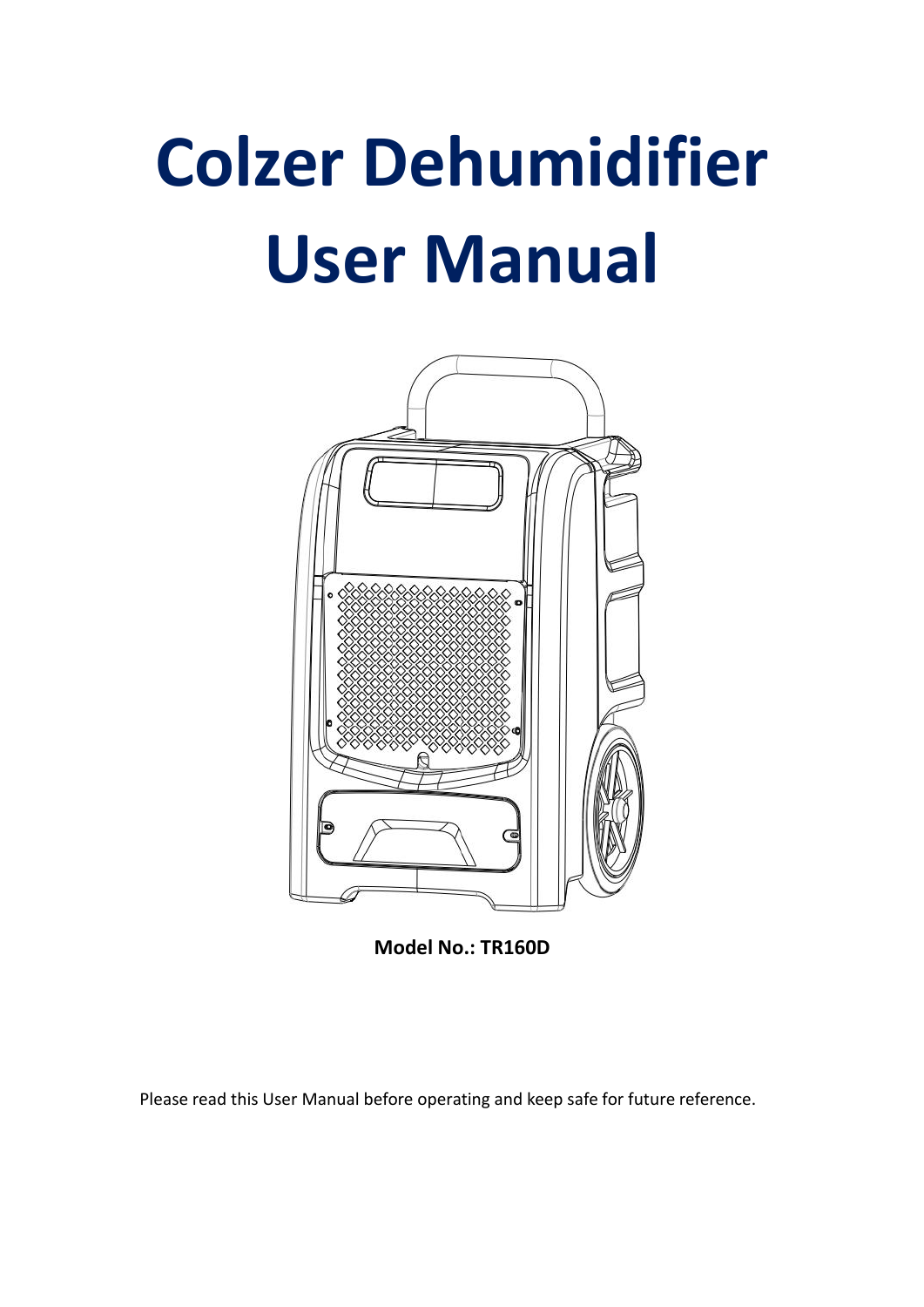## **Welcome**

Thanks for your purchase and welcome to the Colzer family.

We suggest that you read this user manual before plugging in your new dehumidifier as it contains important safety information, operation instructions, troubleshooting, maintenance tips, and warranty information to ensure the reliability and longevity of your dehumidifier.

We also kindly ask you to take a few minutes to register your product at **colzersmart.com/vip** for more efficient support as well as updates, promos, and other cool stuff. Although greatly appreciated, product registration is not required to activate any warranty.

To access customer support, please email to **service@colzer.com** with your purchase order ID to help us address the problem faster.

#### **Need Help?**

**Before you request for customer support, here are a few things you can do to help us serve you better.**

 $\triangleright$  Read this user manual:

It contains instructions to help you use and maintain your dehumidifier properly.  $\triangleright$  If you receive a damaged dehumidifier:

Immediately contact the seller that sold you the dehumidifier.

 $\triangleright$  Save time and money:

Check the troubleshooting section at the end of this manual before writing to us. This section will help you solve common problems that may occur.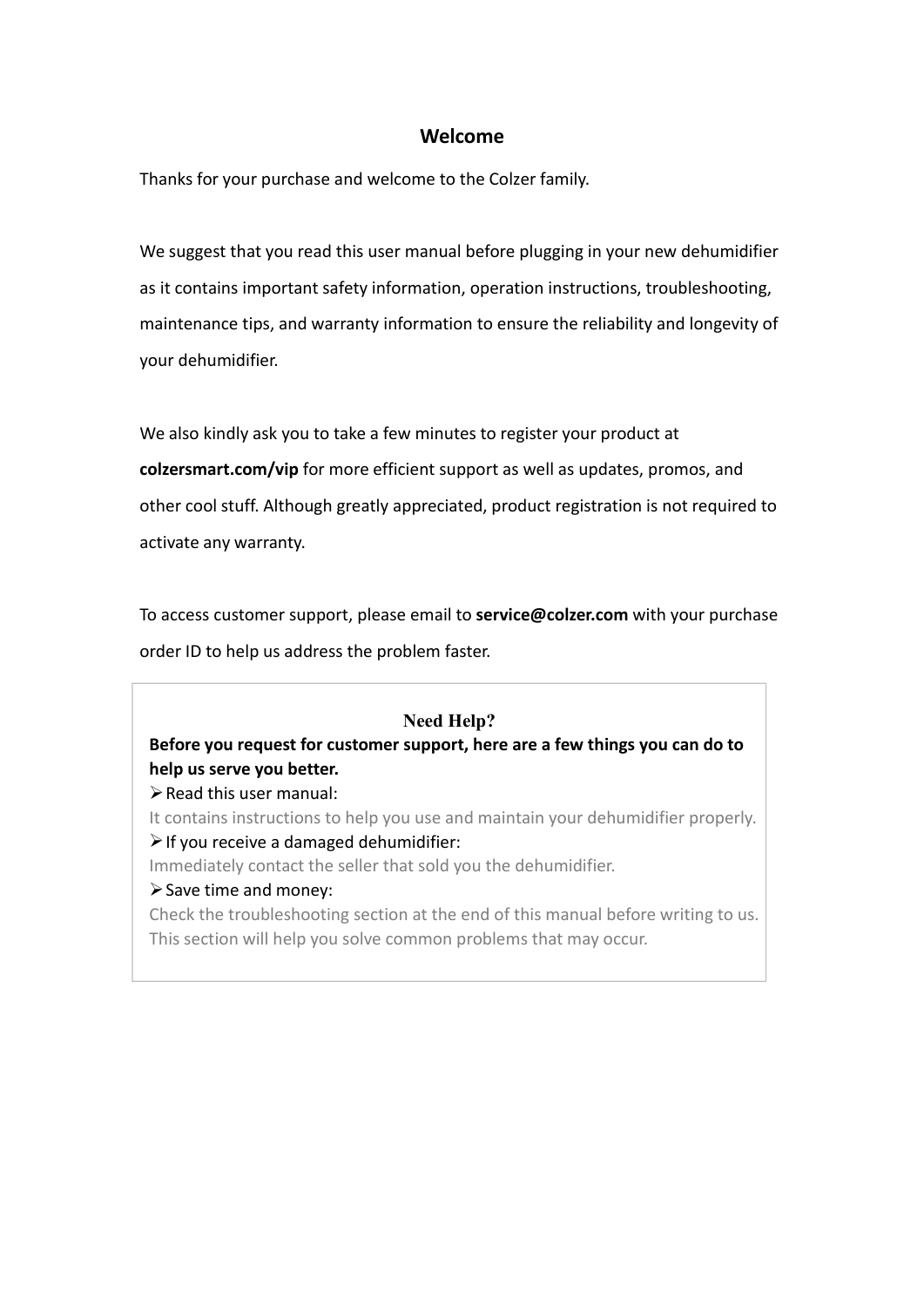## **CONTENTS**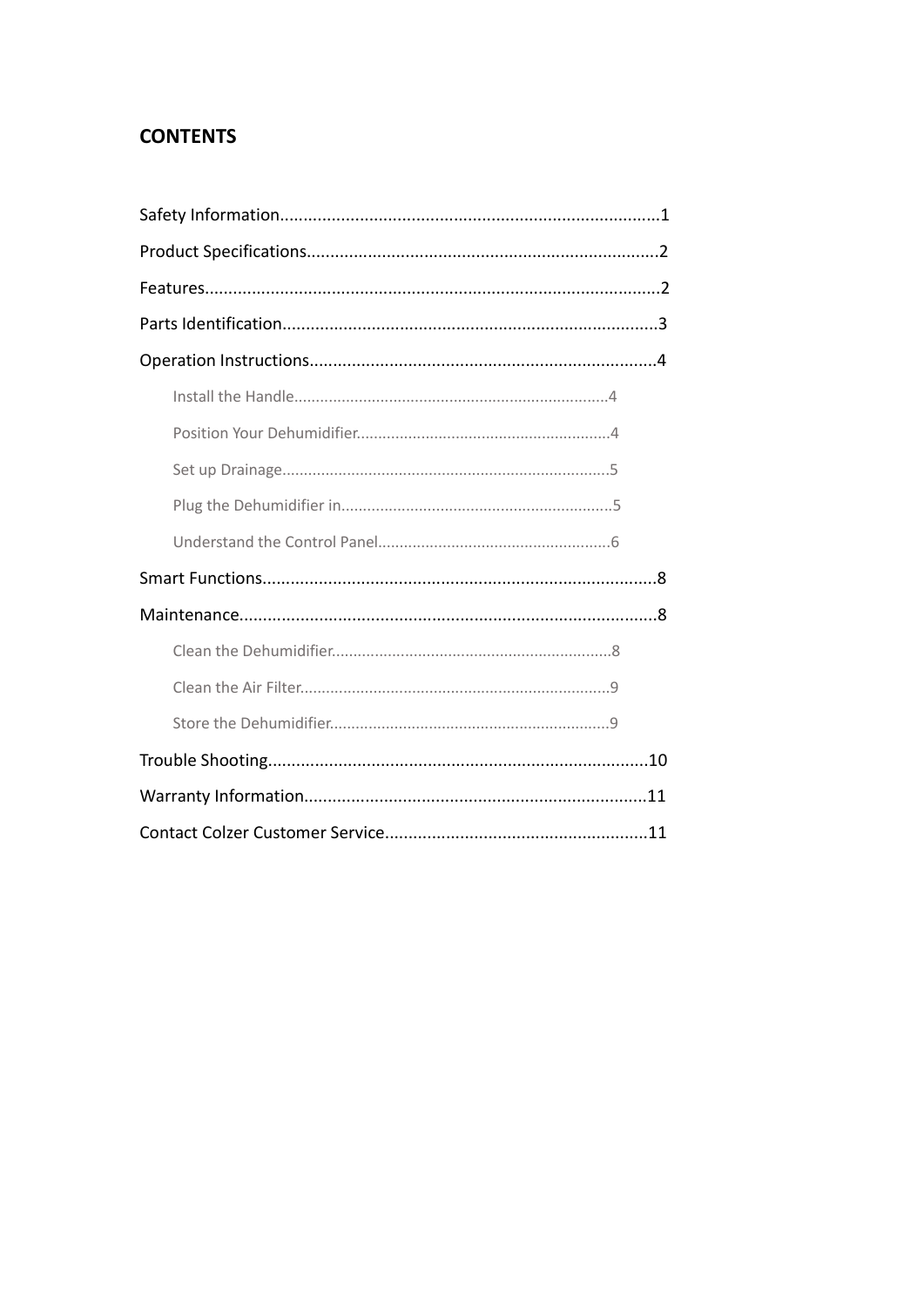## **SAFETY INFORMATION**

- Install the dehumidifier on flat surface to minimize vibration and or noise.
- Inspect the power cord before use. Never operate the dehumidifier when the power cord or plug is damaged.
- Insert the three-prong plug on the power cord into a matching electrically grounded outlet (115V/ 60 Hz, 15 A at least). Do not use an adapter. Never cut off the third prong. Do not use an extension cord.
- Do not operate the dehumidifier in standing water. Keep motor and wiring dry.
- Never immerse the dehumidifier into water or other liquids.
- Do not put the dehumidifier close to heat-generating devices, including flammable or dangerous materials.
- Unplug the power supply before cleaning or storing the dehumidifier. Always grasp the plug (not the cord) to unplug.
- Do not put fingers or other items into air inlet or air outlet.
- Never insert any other objects into the dehumidifier body.
- Do not sit, stand or put heavy objects on the dehumidifier.
- This dehumidifier should only be used by adults who have read the manual and understand the operating procedure of the dehumidifier.

• The dehumidifier is not to be used by persons (including children) with reduced physical, sensory or mental capabilities, or lack of experience and knowledge, unless they have been given supervision or instruction by an adult.



**Never repair or remove plug and or power cord. Any repairs should be completed byqualified electrician or distributor.**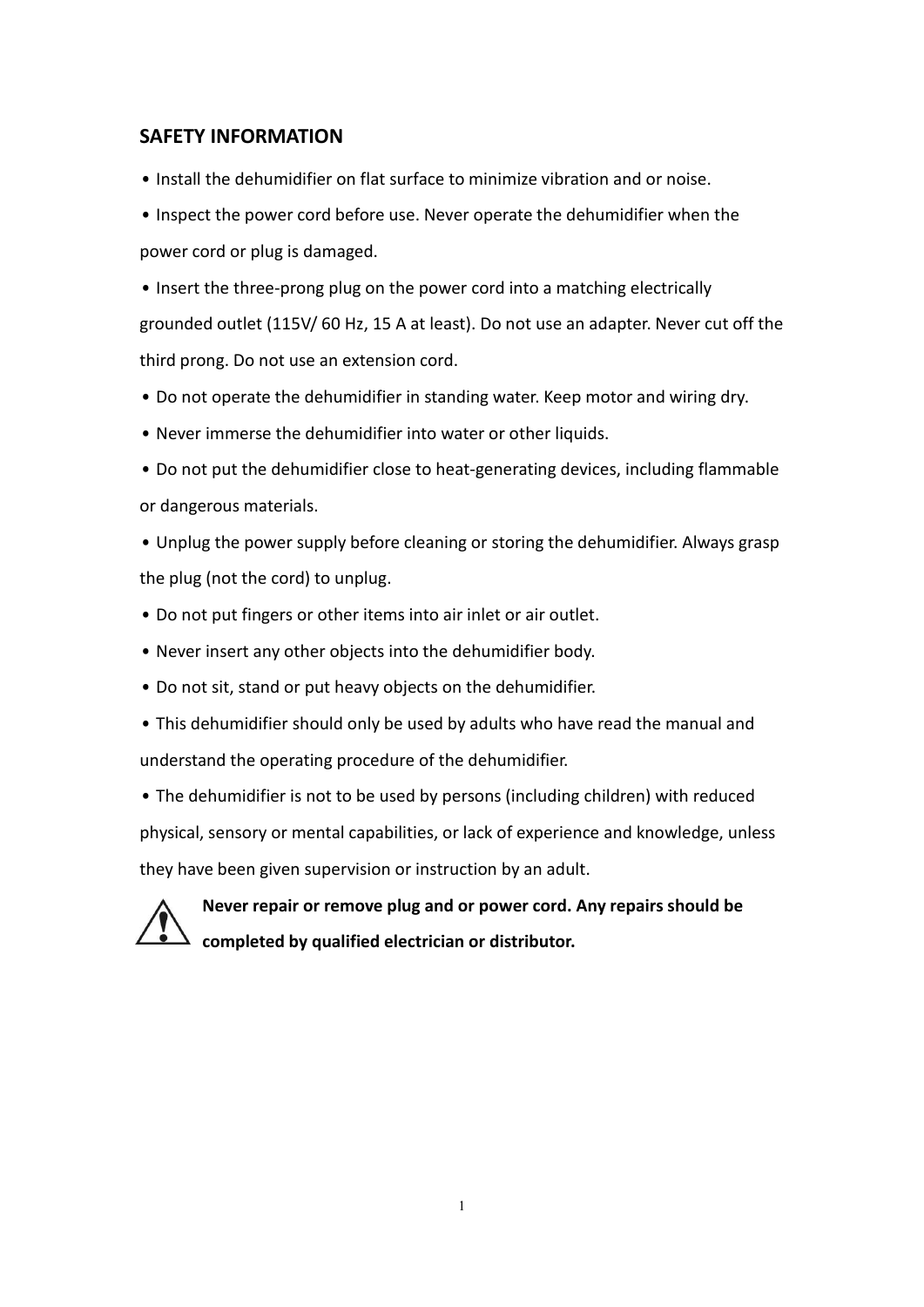## **PRODUCT SPECIFICATIONS**

| <b>Colzer Dehumidifier</b> |                      |                                                                                                                 |  |  |
|----------------------------|----------------------|-----------------------------------------------------------------------------------------------------------------|--|--|
| Model No.                  |                      | <b>TR160D</b>                                                                                                   |  |  |
| <b>Power Source</b>        |                      | AC 110-120V, 60 Hz                                                                                              |  |  |
|                            | Input Power          | 735 W                                                                                                           |  |  |
| (80°F, RH 60%)             | Input Current        | 7.0A                                                                                                            |  |  |
|                            | Moisture Removal     | 93 Pints/Day                                                                                                    |  |  |
|                            | Input Power          | 835 W                                                                                                           |  |  |
| (86°F, RH 80%)             | Input Current        | 8.0 A                                                                                                           |  |  |
|                            | Moisture Removal     | 160 Pints/Day                                                                                                   |  |  |
| <b>BCSC</b>                |                      | 15 A                                                                                                            |  |  |
| Motor Compressor           |                      | RLA: 7.3A; LRA: 36.4A                                                                                           |  |  |
| Refrigerant                |                      | R410a (18 oz.)                                                                                                  |  |  |
| <b>High Pressure</b>       |                      | 522 PSIG (3.6 MPa)                                                                                              |  |  |
| Low Pressure               |                      | 240 PSIG (1.65 MPa)                                                                                             |  |  |
|                            | <b>MADE IN CHINA</b> |                                                                                                                 |  |  |
| <b>Intertek</b><br>5006106 |                      | <b>CONFORMS TO UL STD.</b><br>60335-1&60335-2-40<br><b>CERTIFIED TO CSA STD.</b><br>C22.2 NO.60335-1&60335-2-40 |  |  |

## **FEATURES**

- \* High Dehumidifying Capacity for commercial & industrial use
- \* Straightforward Control Panelfor easy operation
- \* Built-in Pump for convenient drainage
- \* Tough Semi-pneumatic Wheels for easy transport
- \* Rotational Molded Housing for tough job
- \* Fold-able Handle for space-saving storage
- \* Hot Gas Valve System for fast defrost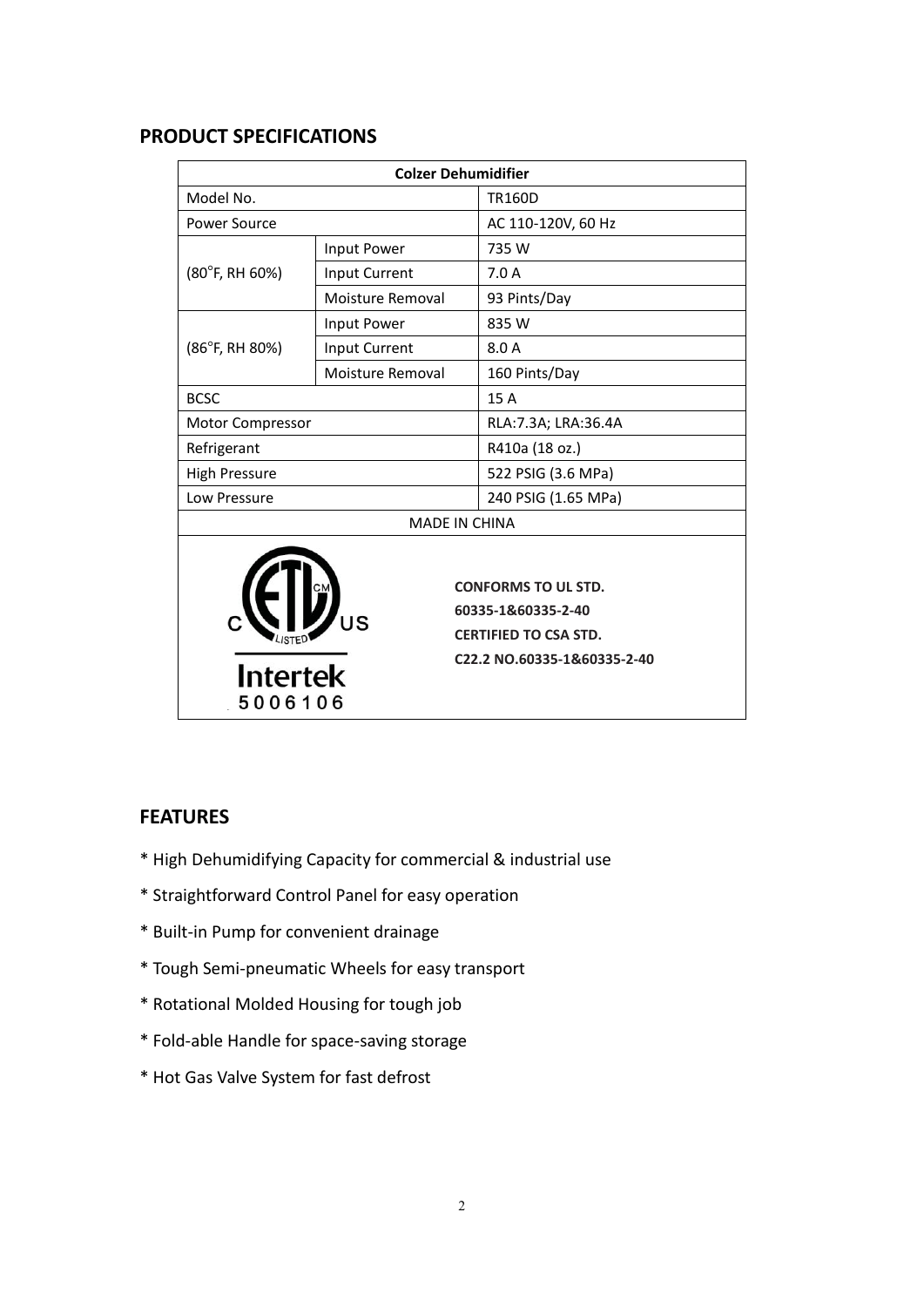## **PARTS IDENTIFICATION**



**NOTE: DO NOT OBSTRUCT THE AIR INLET OR OUTLET.**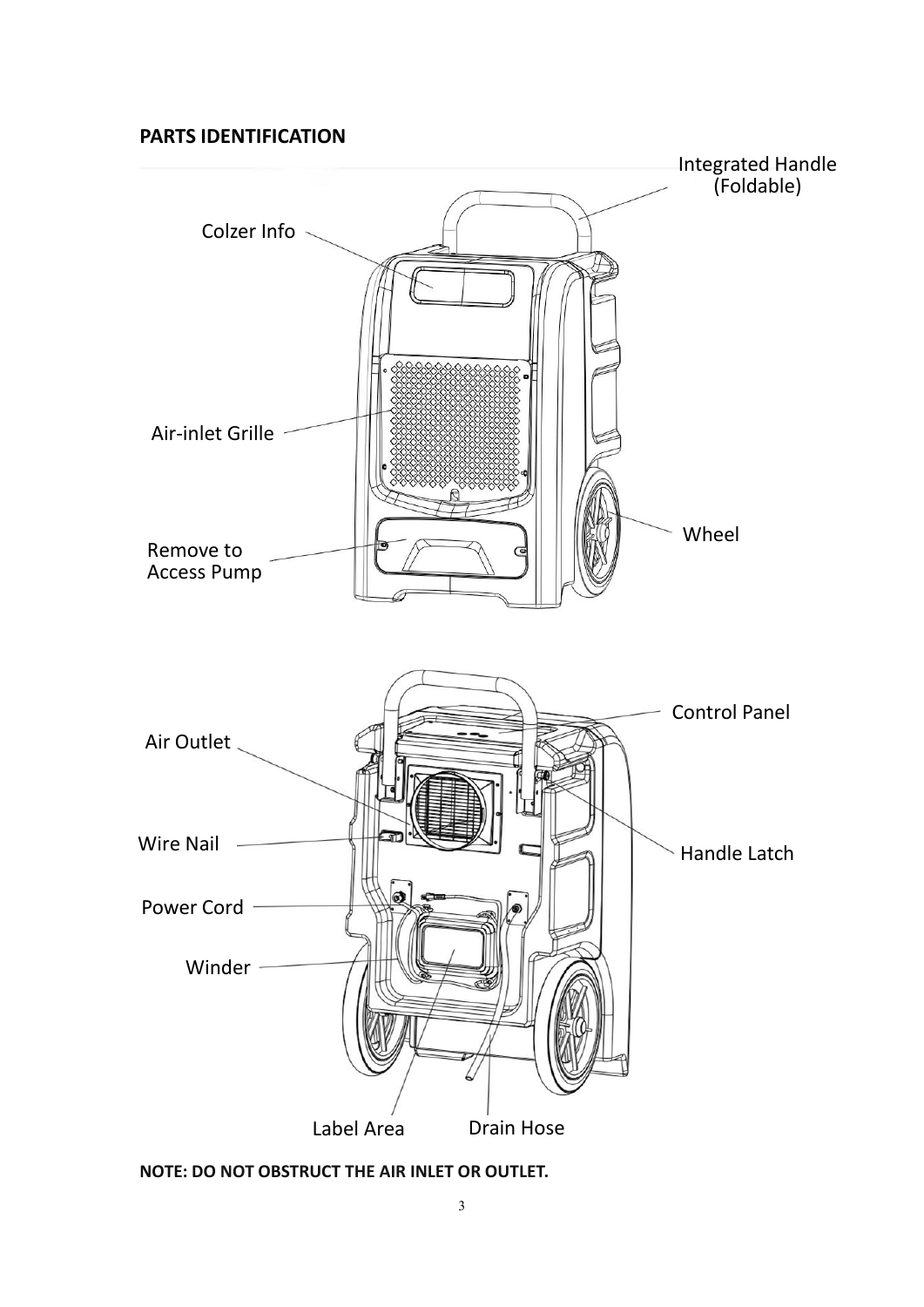## **OPERATION INSTRUACTIONS**

## **1. Install the Handle**

1) Remove the handle from the buckle and flip the handle up  $180^\circ$  to align the hole position of the handle and the handle holder;

2) Insert the corded bolts into the holes of the handle holder and the handle by pressing and holding the metal button on the top of the bolt.

3) Release your finger when you have inserted the bolt to the latch.



## **To Fold the Handle for Storage**

1) Pull out the bolt from the latch by pressing and holding the metal button on the top of the bolt;

2) After removing both bolts from the latches, fold the handle down by 180° and fix it to the buckle.

**NOTE:** Press and hold the top knob of the bolt when you are trying to insert or pull out the bolts. Otherwise, you may not be able to insert or pull out the bolts.

## **2. Position Your Dehumidifier**

## **IMPORTANT**

Transporting or storing the dehumidifier in a horizontal position is not recommended. When the dehumidifier is placed in a horizontal position, the oil from the compressor can flow into the refrigerant coils and reduce the ability of the dehumidifier to function and possibly damage the dehumidifier. If the dehumidifier has been placed in a horizontal position, set it upright and let it stand for at least 24 hours before plugging it in.

For best results, operate your dehumidifiers in an enclosed area. Close all doors and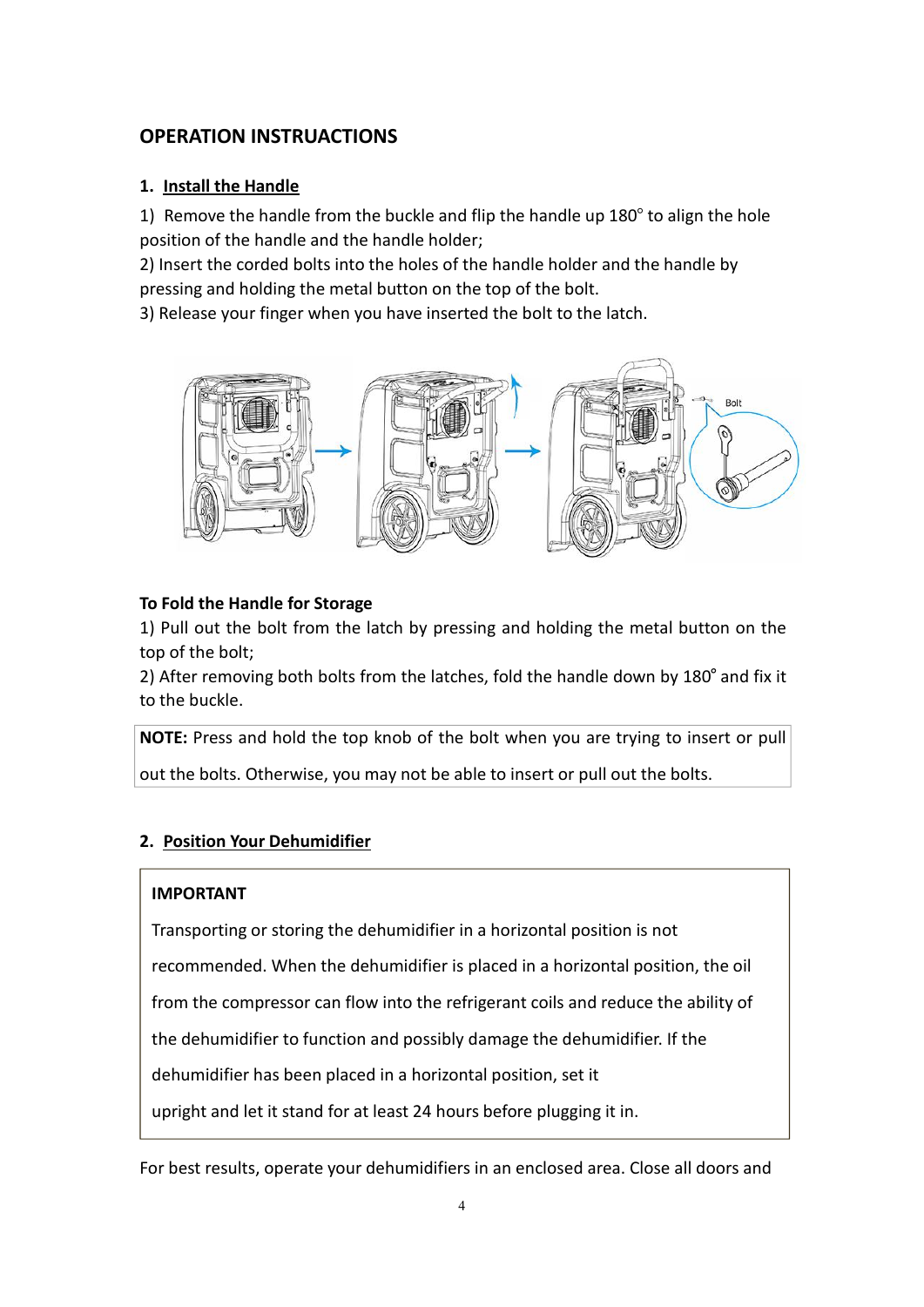windows that open to efficiency. Place your dehumidifier away from obstructions, and keep it away from anything that could block airflow into and out of the dehumidifier.

#### **3. Set Up the Drainage**

The dehumidifier pump connects to a plastic drainage hose. The hose, stored on the back of the dehumidifier, is equipped with a quick-connect fitting for easy attachment to the drain outlet.

1) Uncoil the entire hose;

2) Attach the end of the hose with the connect fitting to the drain outlet directly, until you hear a "click" sound;

3) Place the unattached end in a sink, drain, bucket or outdoors – anywhere that water can drain out safely. (Ensure there are no kinks or other obstructions that will stop the water to flow.)

## **NOTE:**

• Ensure that water which runs to outdoors does NOT create a slip hazard.

• If youuse a bucket or other container for water collection, check it regularly to prevent overflows.

• The drain hose for the water pump can drain up to 15ft vertically. More than 15ft may cause water back up to the pump resulting in leakage.

• When turning off the dehumidifier, please take the hose out from the water collection container to avoid the water back-flow causes water leakage.

• To remove the drain hose from the outlet, press and hold the buckle on the connect fitting and pull the hose out.

#### **4. Plug in Electrical Cord**

The dehumidifier needs to be plugged into a GFCI-protected 115 volt outlet rated for at least 15 amps. Uncoil the power cord from the winder and plug it firmly into a suitable outlet.

After plugged in, the dehumidifier will automatically enter into standby mode where the readout on the display screen is in dim light.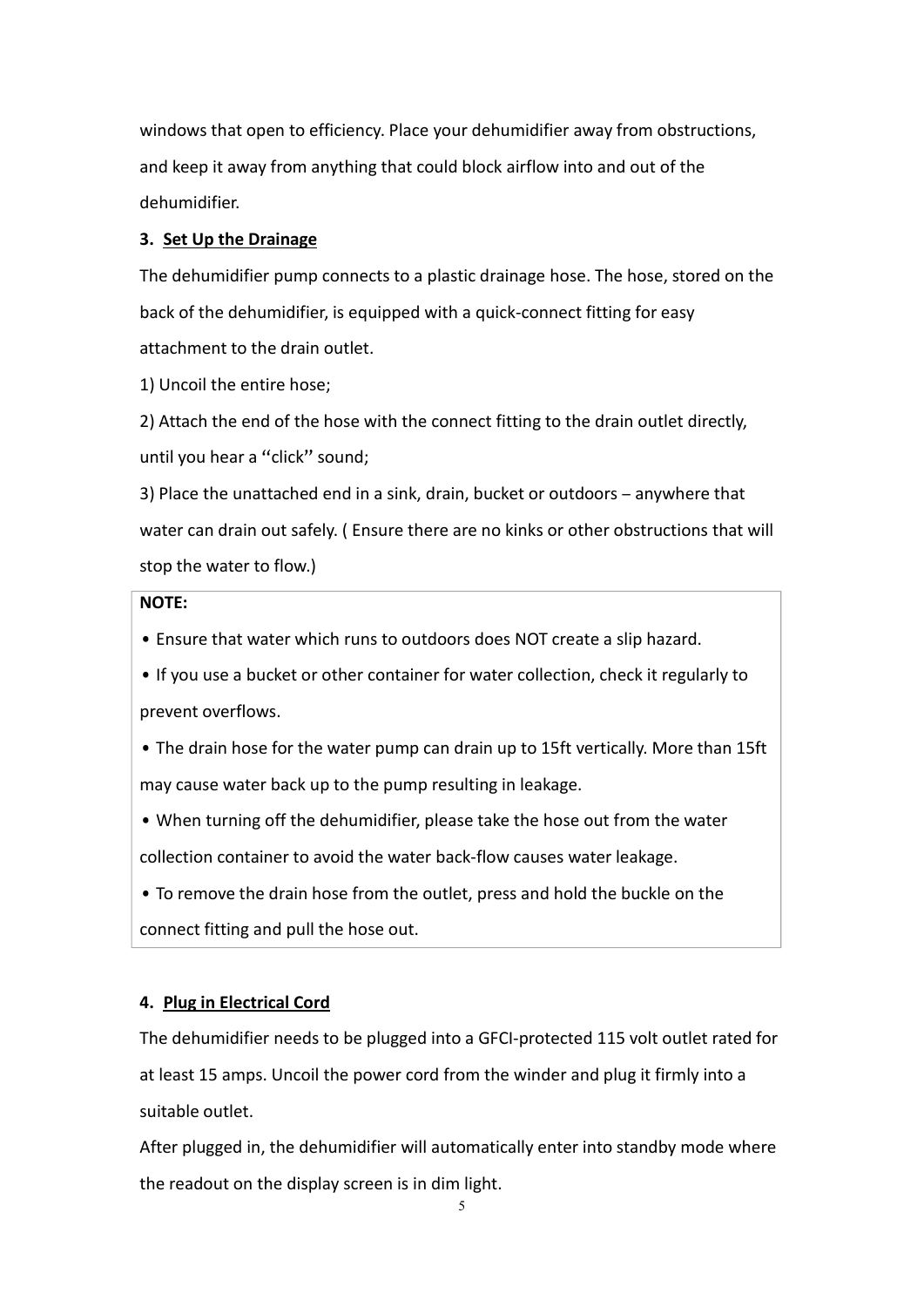#### **5. Understand the Control Panel**

|             | 3888 88<br>昌昌<br>7                                                                           | s              |
|-------------|----------------------------------------------------------------------------------------------|----------------|
| <b>FULL</b> | $IN(F, %RH)$ $\longrightarrow$ $OUT(F, %RH)$<br><b>POWER</b><br><b>PURGE</b><br><b>TIMER</b> | <b>DEFROST</b> |

#### **Display Screen**

- The first line of the display shows the total number of hours the dehumidifier has been in operation. It will also countdown the timer on the right if the timer function has been activated.

- The second line of the display shows current temperature and humidity of inlet and outlet.

**Power Button:** Press to turn the dehumidifier ON or OFF.

**- To Turn the Dehumidifier ON:** In standby mode, press the POWER button to turn the dehumidifier on. The readout on the display screen will light up and the dehumidifier will run in continuous dehumidify mode.

**- To Turn the Dehumidifier OFF:** Press the POWER button again to turn the dehumidifier off. The compressor will turn off right after you pressed the POWER button, but the fan will not stop until 1-2 minutes later.

**- To Toggle the Temperature Scale:** Press and hold the POWER button for 5-8 seconds to toggle the temperature scale between Fahrenheit and Celsius. (Default temperature scale is Fahrenheit.)

**Defrosting Indicator:** The dehumidifier begins to defrost when the defrostindicator illuminates; the dehumidifier has stopped defrosting when the light is no longer illuminated. When defrosting is complete, the dehumidifier begins to dehumidify again automatically.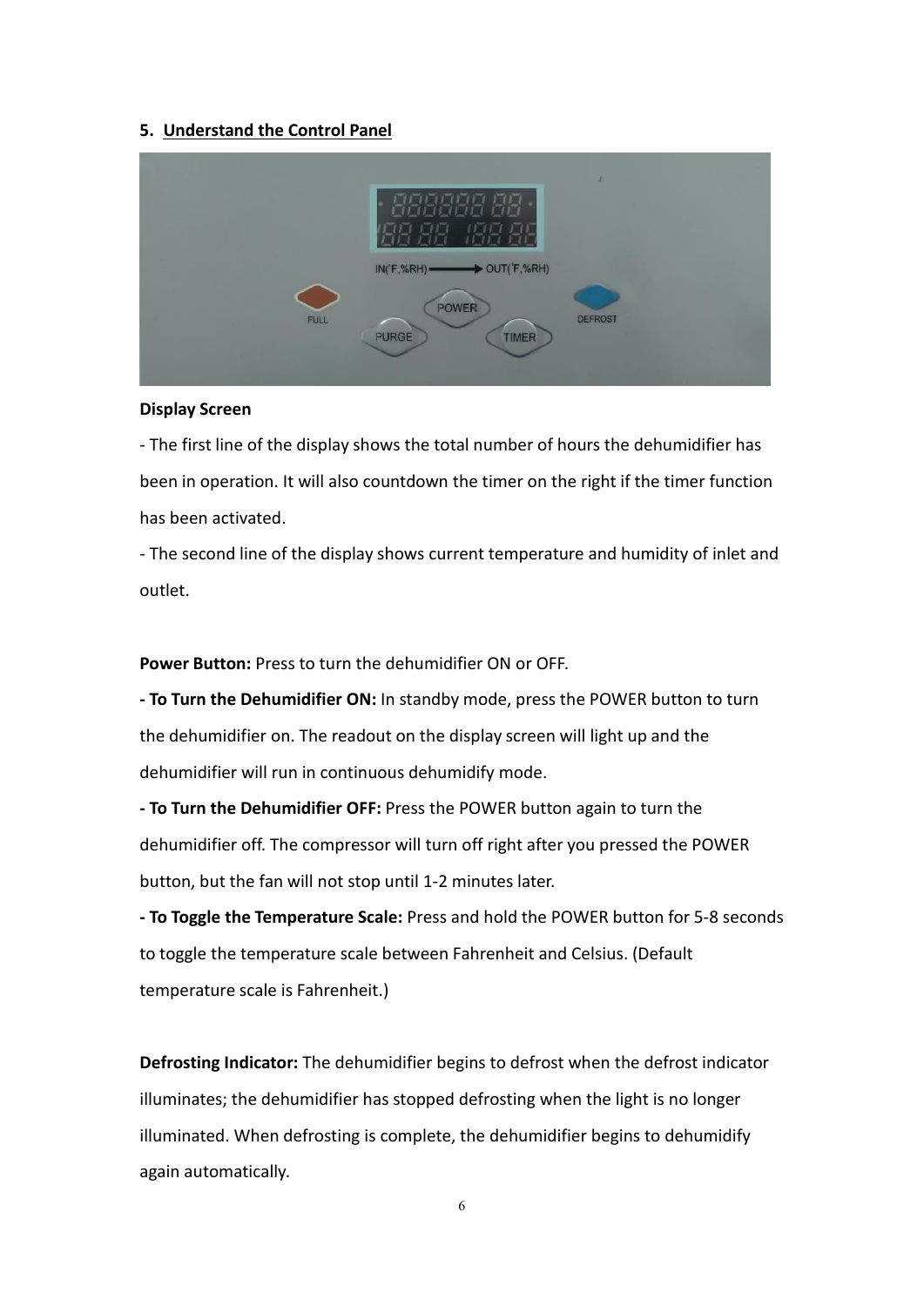**Water Full Indicator:** When the water pump is full of water, the indicator light turns on to remind the user to drain.

**Purge Button:** Press to empty water from the condensate pump reservoir. Use "PURGE" before moving the dehumidifier to avoid water spillage. During normal operation, the pump purges automatically when the reservoir is full. The FULL indicator will light up after you pressed the PURGE button, which means the pump is working. 30 seconds later, the pump will stop working automatically and the FULL light will go off.

**Timer Button:** The TIMER function enables you to either Delay Start or Delay Stop the dehumidifier in the choice from 1 hour to 24 hours.

If the dehumidifier is running, then selecting Timer will turn the dehumidifier off in the hours that will be set (Delay Stop). If the dehumidifier is off, then selecting Timer will turn the dehumidifier on in the hours that will be set (Delay Start).

#### **To Set Timer:**

1) Press and hold the TIMER button for 3-5 seconds;

2) Adjust the timer setting by pressing the TIMER button to change the delay timer at 1-hour increments, up to 24 hours. The control will count down the time remaining (8,7.5,7, etc.) until the dehumidifier either starts or stops.

3) After TIMER setting finishes, pressing the TIMER button again at any time will stop the TIMER function.

#### **Note:**

- The Delay Start/Stop Feature will work until the dehumidifier either starts or stops. Once that happens the above steps have to be repeated.

- The TIMER feature is one-shot. So the timer will not cycle the dehumidifier on or off indefinitely.

- Before entering the TIMER setting, make sure you've plugged it in.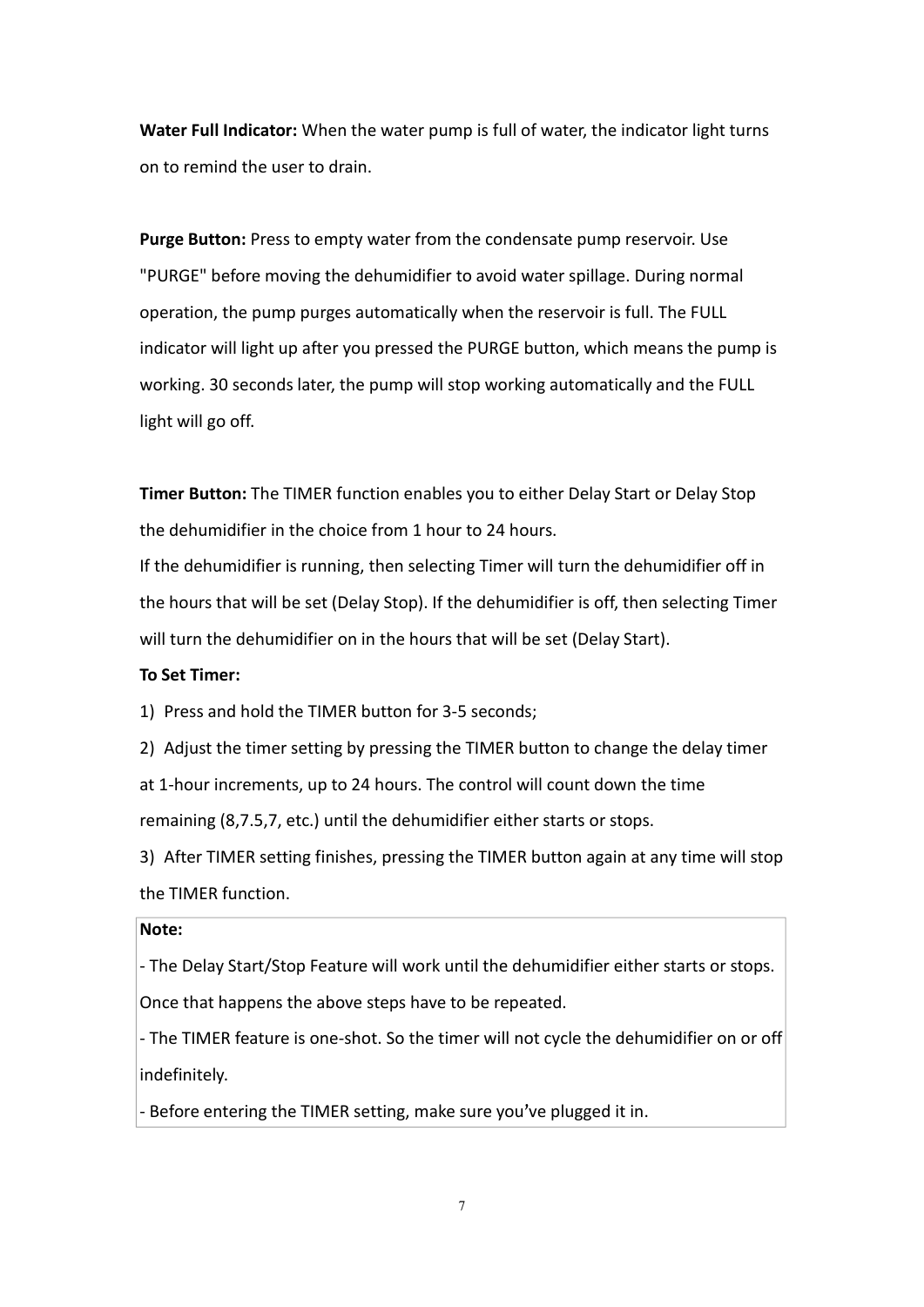## **Smart Functions**

## **Auto Drainage**

Thanks to the built-in pump, the dehumidifier will drain the condensation water automatically.

## **Wait 3 Minutes before Resuming Operation**

To avoid any damage to the dehumidifier, the dehumidifier will not start operation following a complete cycle until after 3 minutes. Operation will automatically start after 3 minutes.

## **Auto Defrost**

When the frost builds up on the evaporator coils, the compressor will cycle off and the fan will continue to run until the frost disappears.

## **Auto-Restart**

If the dehumidifier shuts off unexpectedly due to power being cut, the dehumidifier will restart with the previous function setting automatically when the power resumes.

## **MAINTENANCE**



**Ensure the dehumidifier is turned OFF and the plug is removed from the power socket before cleaning or maintenance is carried out.**

## **Cleaning the Dehumidifier**

Clean the dehumidifier body with a soft damp cloth. Do not submerge or place water on the dehumidifier or control panel. Water may damage the electronic components of the dehumidifier. Do not use chemical solvents such as benzene, alcohol, gasoline or other heavy-duty cleaners. The surface may become damaged or deformed.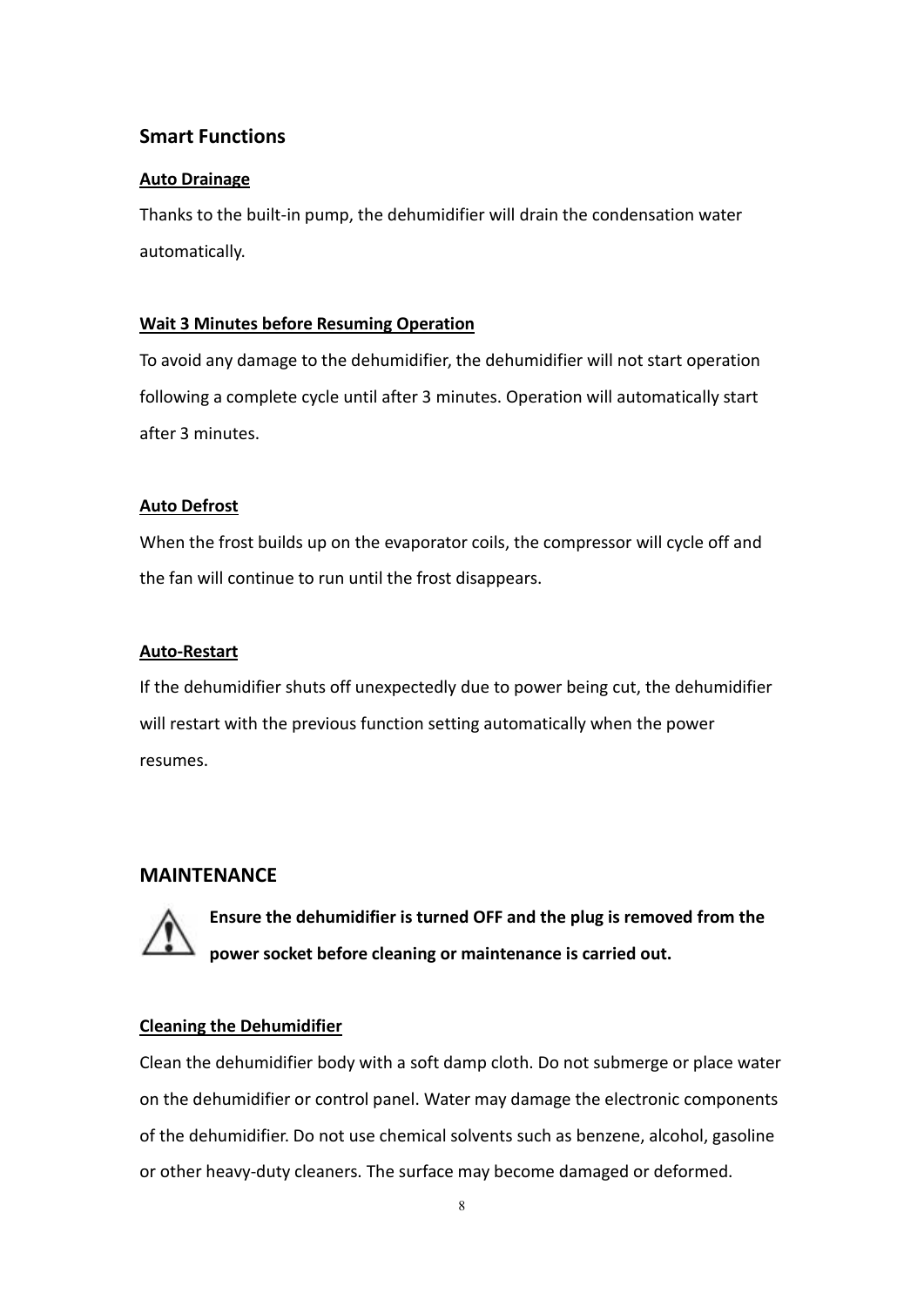## **Cleaning the Air Filter**

# **The working performance of the dehumidifier will be greatly reduced if the filters become blocked.**

## **To Clean the Filter**

- 1) Pull out the air filter from the top side gently.
- 2) Vacuum any debris from the filter using the vacuum hose and nozzle attachment.

3) Immerse the filter into lukewarm water (about 40°C) with a mild detergent, and

then wash it and allow it to dry.

4) Once dry, re-install the filter into the dehumidifier.

## **Dehumidifier Storage**

- 1) Push the purge button to empty the water before transportation or storage.
- 2) Transport and store the dehumidifier upright.
- 3) You can fold the handle and stack this dehumidifier to save space.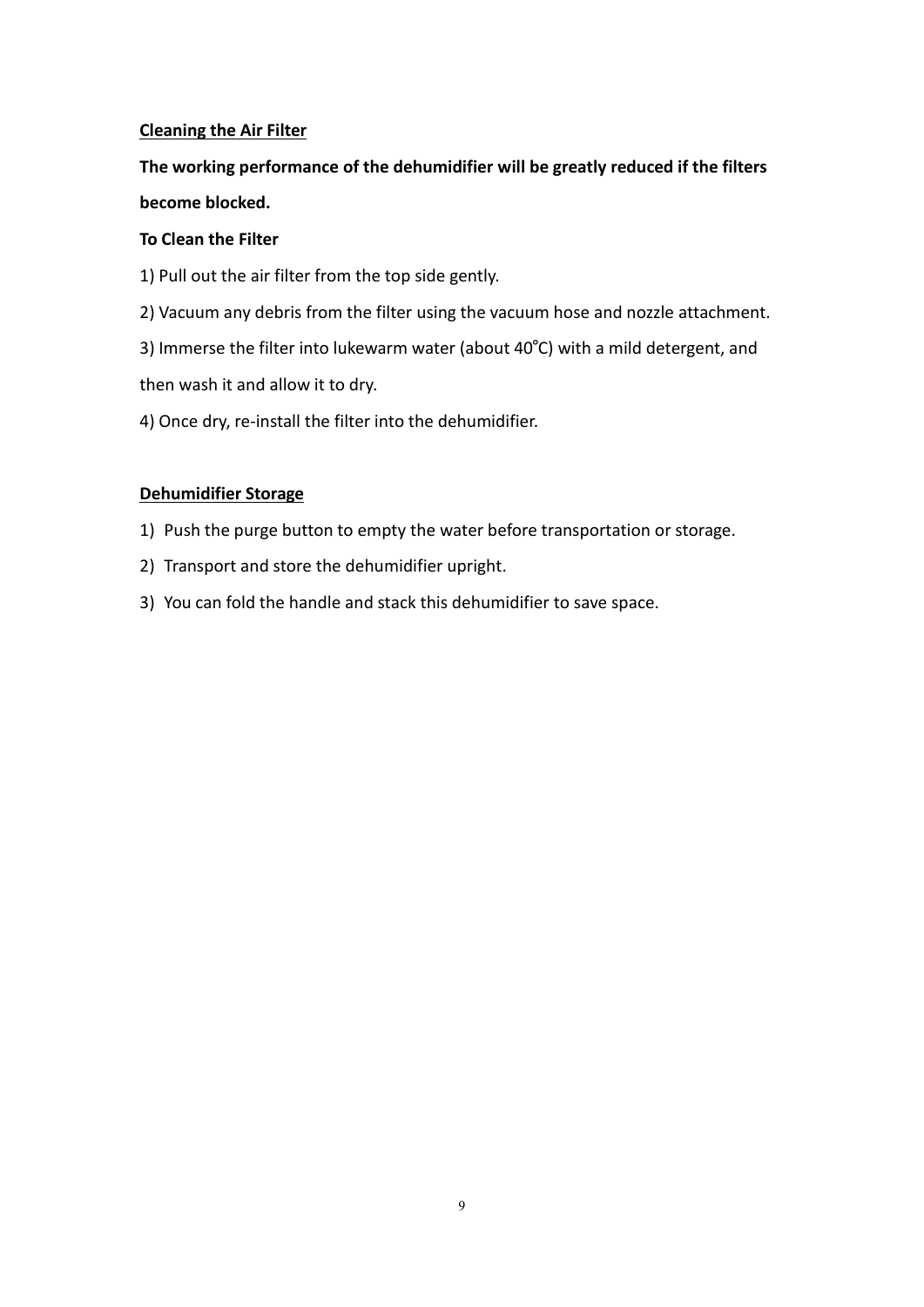## **TROUBLE SHOOTING GUIDE**

| Problem                               | <b>Possible Cause</b>      | <b>Solution</b>               |
|---------------------------------------|----------------------------|-------------------------------|
| Dehumidifier does not<br>operate      | No power to dehumidifier   | Connect plug to power socket  |
|                                       | Switch not turned on       | Switch on                     |
|                                       | E4 error is displayed      | Check drainage flow           |
| Dehumidifier collects<br>little water | Insufficient working time  | Allow more working time       |
|                                       | Filter is blocked          | Clean filter                  |
|                                       | Low ambient temperature    | Heat up the room              |
|                                       | Condensate hose is blocked | Check hose for restrictions   |
| dehumidifier                          |                            |                               |
| operating,                            | Doors and windows are open | Seal room from external areas |
| but room not dry                      |                            |                               |

| <b>Error Code</b> | <b>Possible Cause</b>                                     | <b>Solution</b>                       |
|-------------------|-----------------------------------------------------------|---------------------------------------|
| E1                | Copper head sensor failure                                | Replace it                            |
| E <sub>2</sub>    | Air inlet temperature and humidity sensor failure         | Replace it                            |
| E3                | Air outlet temperature and humidity sensor<br>failure     | Replace it                            |
| E4                | Water pump failure or Water tank of water<br>pump is full | Replace it or check the<br>water pump |
| E5                | 4-way valve failure                                       | Replace it                            |

If the problem you are experiencing is not listed here, contact our Service Team at

**service@colzer.com** for further assistance**.**